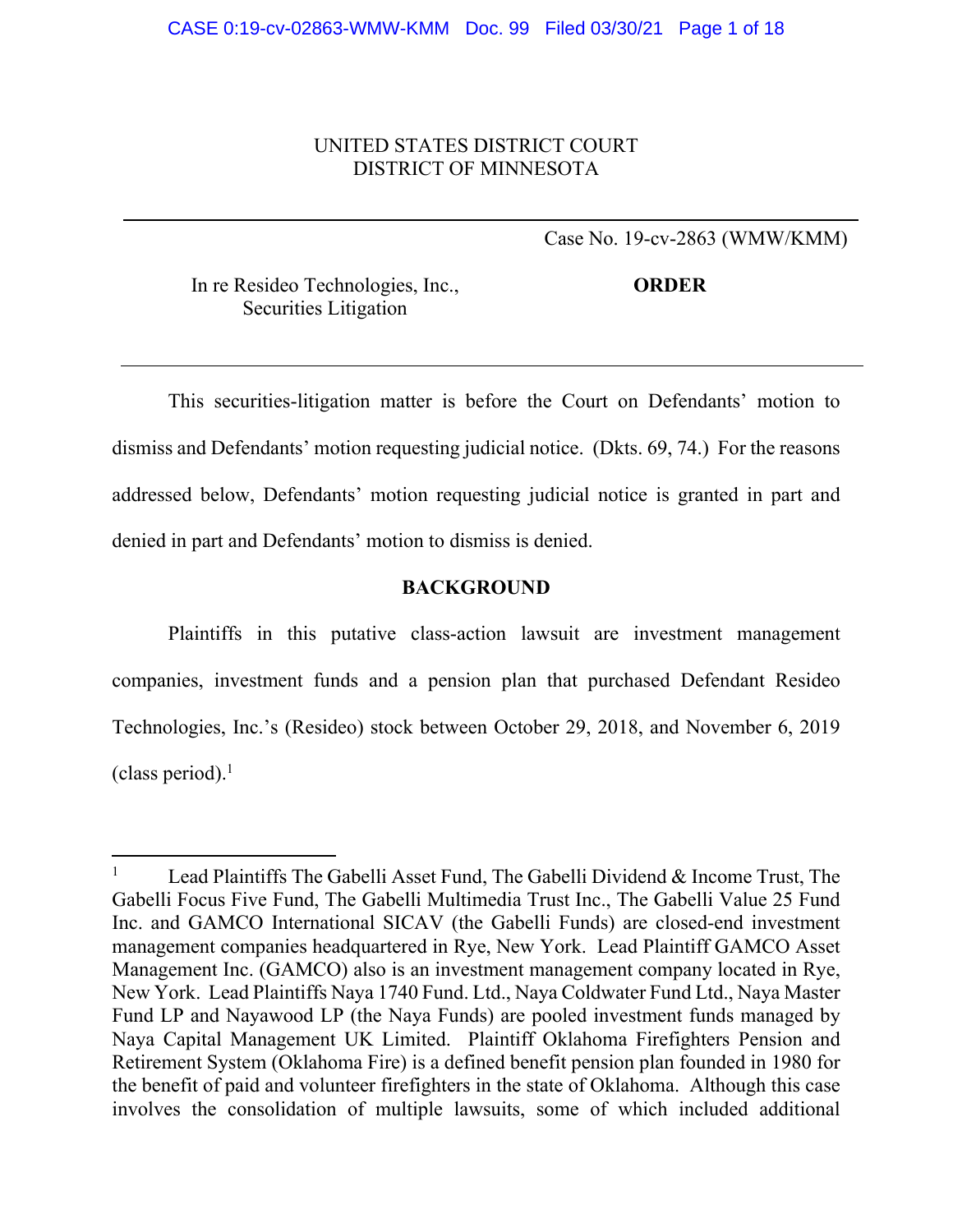#### CASE 0:19-cv-02863-WMW-KMM Doc. 99 Filed 03/30/21 Page 2 of 18

Defendant Resideo, a Delaware corporation with its principal place of business in Austin, Texas, was incorporated on April 24, 2018 and became an independently traded company on October 29, 2018. Resideo's common stock trades on the New York Stock Exchange. Defendants Michael G. Nefkens, Joseph D. Ragan III and Niccolo de Masi were Resideo executives during the class period.

This lawsuit arises from the October 2018 spin-off of Resideo from Honeywell International Inc. (Honeywell), which is not a party to this lawsuit. The amended complaint alleges that Honeywell spun off Resideo to offload billions of dollars of liabilities and failing business lines onto shareholders. Plaintiffs allege that, during the class period, Defendants materially misled investors in a series of public statements that concealed the shortcomings of Resideo's products and internal operations.

On October 10, 2017, Honeywell announced its intent to spin off portions of its Homes and Global Distribution business into an entity known as "Resideo." Resideo includes product lines from various Honeywell divisions. In an October 10, 2018 Form 8-K filed with the Securities and Exchange Commission (SEC), Resideo's 2019 revenue was projected to be \$500 million in adjusted earnings before income tax, depreciation and amortization (EBITDA). Resideo later filed an SEC Form 10-K in March 2019, in which Resideo listed risk factors for its future business and noted that its performance as a

plaintiffs, these additional plaintiffs are not included in the now-operative consolidated amended complaint and, therefore, no longer appear to be plaintiffs in this case.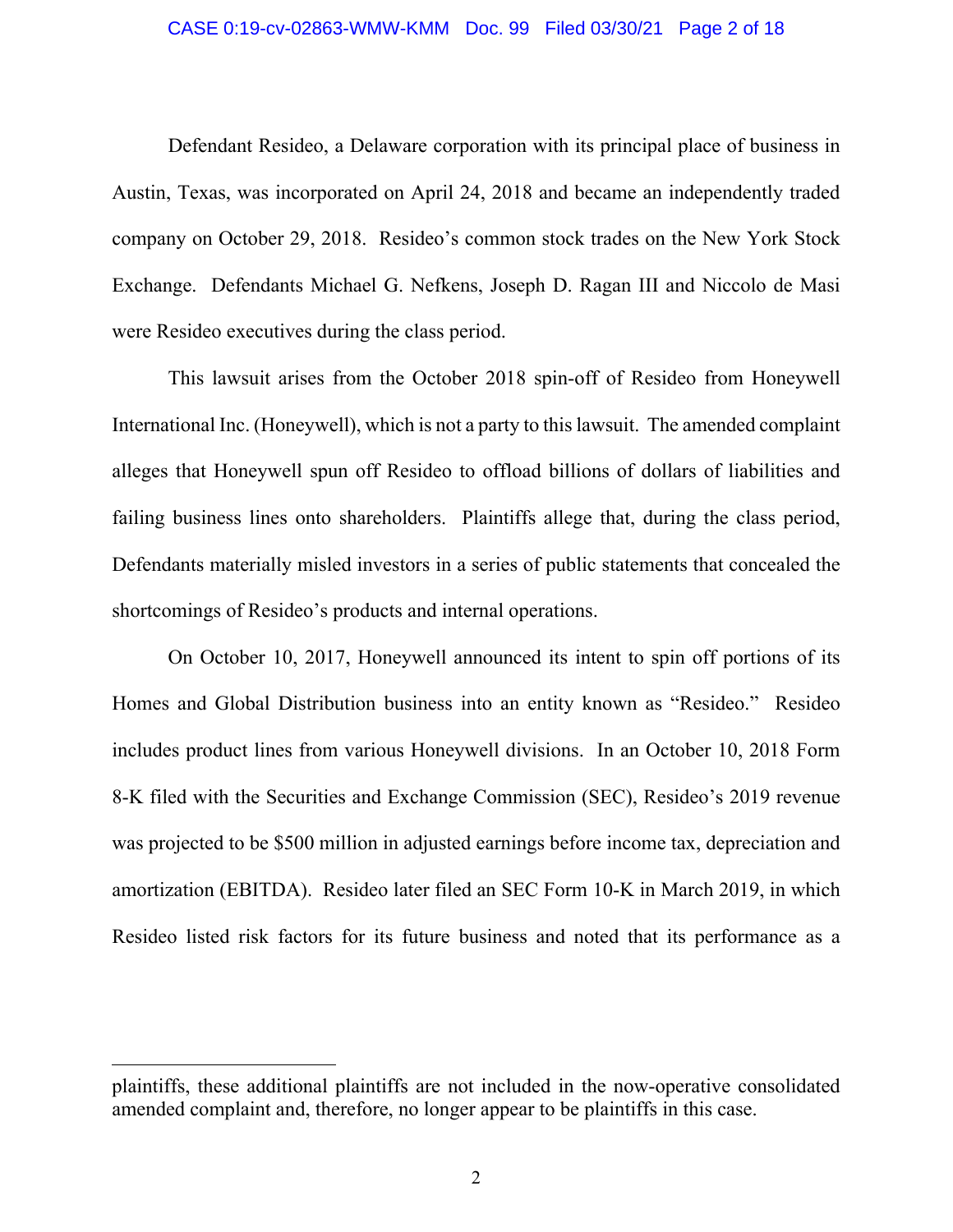#### CASE 0:19-cv-02863-WMW-KMM Doc. 99 Filed 03/30/21 Page 3 of 18

subsidiary under Honeywell may not be representative of its performance after becoming an independent company.

On October 29, 2018, the first day of the class period, Resideo became an independent company as a result of a corporate spin-off by Honeywell. On that day, Resideo commenced regular trading on the New York Stock Exchange at \$28 per share. During the next several fiscal quarters, Resideo's stock declined. In March 2019, Resideo lowered its projected full-year 2019 EBITDA guidance from \$500 million to a range of \$410 million to \$430 million. In October 2019, Resideo again lowered its projected 2019 EBITDA guidance from a range of \$410 million to \$430 million to a range of \$330 million to \$350 million.

On or about November 6, 2019, the last day of the class period, Resideo acknowledged a list of factors that contributed to its underperformance. Plaintiffs allege that these factors either were known to Defendants before the spin-off or directly contradict statements that Resideo executives made to the public during the class period. Resideo's stock closed at \$10.02 per share on November 6, 2019. Plaintiffs allege that Defendants' corrective disclosures during the class period caused the Resideo stock price to drop by \$12.16 per share, which cost investors more than \$1.3 billion dollars. Honeywell's stock price during the class period grew by more than 32 percent.

Plaintiffs commenced several putative class-action lawsuits in late 2019 and early 2020. On January 27, 2020, the Court consolidated Plaintiffs' lawsuits and appointed "Lead Plaintiffs" in the instant consolidated action. On April 10, 2020, Plaintiffs filed the

3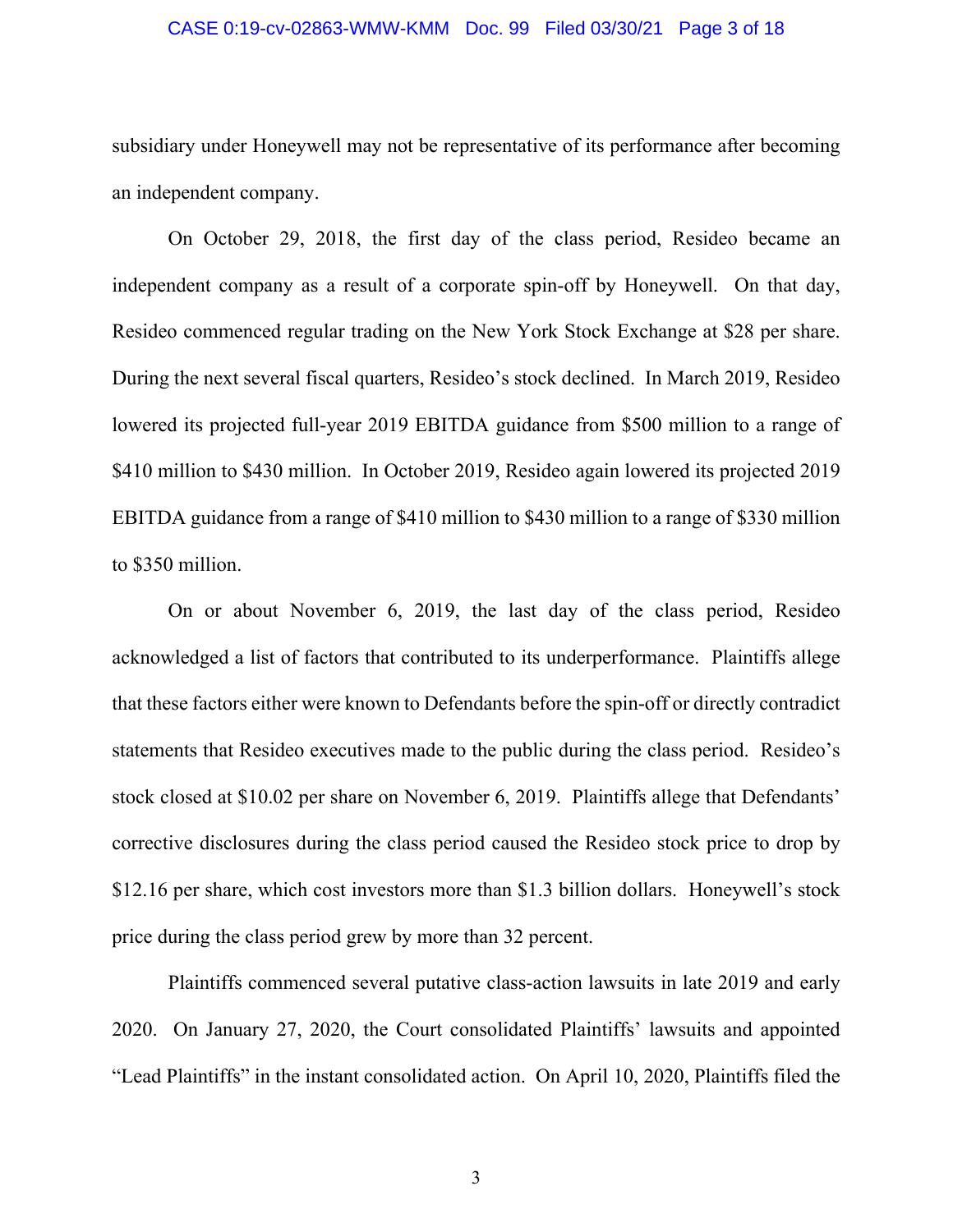#### CASE 0:19-cv-02863-WMW-KMM Doc. 99 Filed 03/30/21 Page 4 of 18

now-operative consolidated amended complaint in this action on behalf of a class of individuals and organizations that owned or obtained Resideo stock during the class period.

Plaintiffs' amended complaint alleges two counts. Count I alleges that Defendants made false statements or omissions of material fact that deceived Plaintiffs, in violation of Section 10(b) of the Securities Exchange Act of 1934 (Exchange Act), 15 U.S.C. § 78j(b), and SEC Rule 10b-5, 17 C.F.R. § 240.10b-5. Count II, a derivative claim against the individual defendants (Nefkens, Ragan and de Masi), alleges violations of Section 20(a) of the Exchange Act, 15 U.S.C. § 78t(a). Defendants move to dismiss with prejudice the amended complaint and seek judicial notice of several exhibits.

### **ANALYSIS**

A complaint must allege sufficient facts such that, when accepted as true, a facially plausible claim for relief is stated. *Ashcroft v. Iqbal*, 556 U.S. 662, 678 (2009); Fed. R. Civ. P. 12(b)(6). When applying this pleading standard, a district court accepts as true the factual allegations in the complaint and draws all reasonable inferences in the plaintiffs' favor. *Blankenship v. USA Truck, Inc.*, 601 F.3d 852, 853 (8th Cir. 2010). The factual allegations must be sufficient to "raise a right to relief above the speculative level," and they must "state a claim to relief that is plausible on its face." *Bell Atl. Corp. v. Twombly*, 550 U.S. 544, 555, 570 (2007). Legal conclusions that are couched as factual allegations may be disregarded by the district court. *See Iqbal*, 556 U.S. at 678.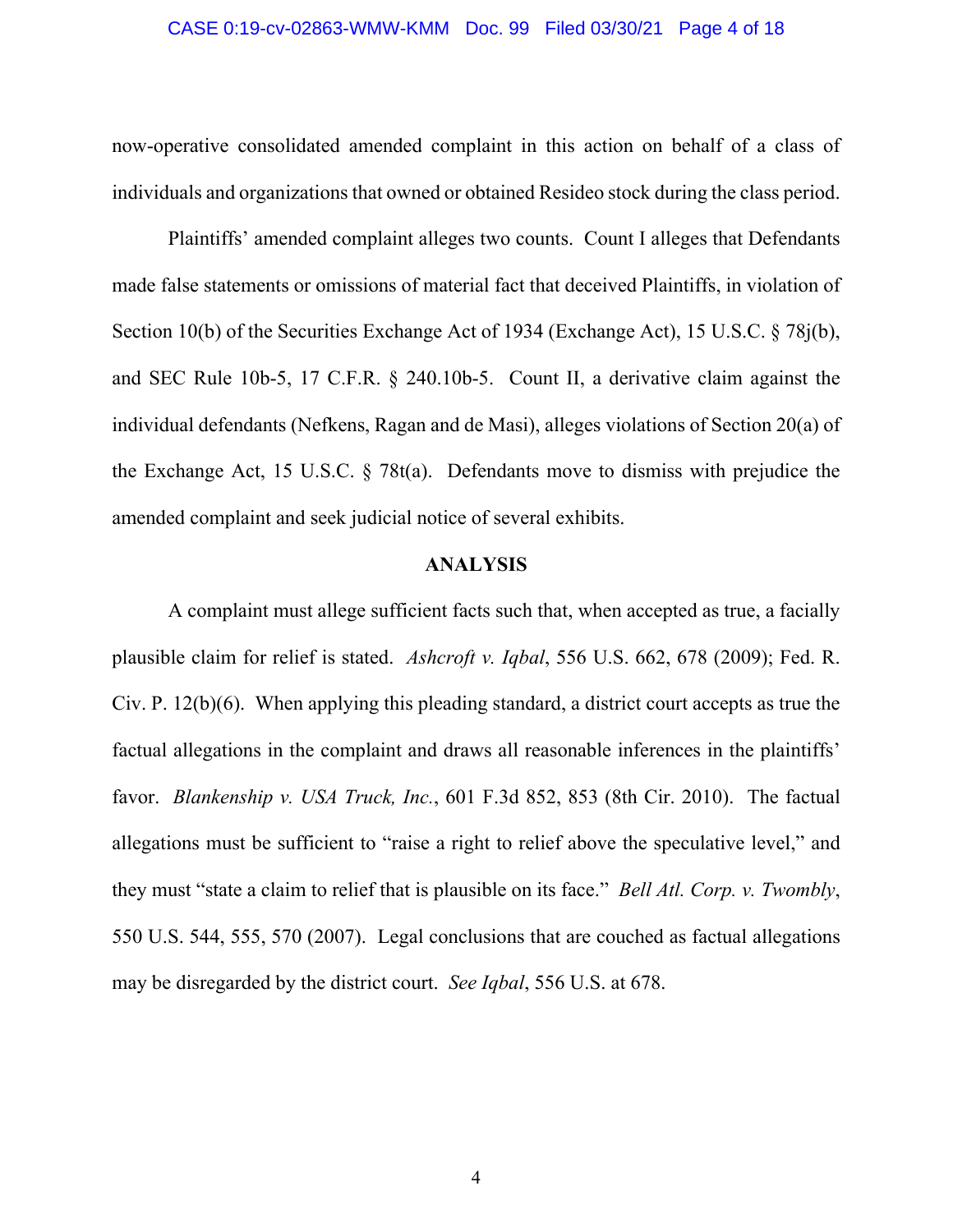### **I. Motion for Judicial Notice**

As a threshold matter, Defendants seek judicial notice of certain documents attached as exhibits to the declaration of Charles D. Cording (Cording Declaration). When ruling on a motion to dismiss, a court ordinarily limits its consideration to the allegations in the complaint. *See BJC Health Sys. v. Columbia Cas. Co.*, 348 F.3d 685, 687–88 (8th Cir. 2003). However, there are two exceptions to this rule: (1) the incorporation-by-reference doctrine and (2) judicial notice under Federal Rule of Evidence 201.<sup>2</sup>

Incorporation by reference is a judicially created doctrine that treats certain documents "as though they are part of the complaint itself." *Khoja v. Orexigen Therapeutics, Inc.*, 899 F.3d 988, 1002 (9th Cir. 2018). This doctrine seeks to prevent plaintiffs from selectively excerpting documents in a manner that supports their claims, while omitting those portions that weaken or defeat their claims. *Id.* When applying the incorporation-by-reference doctrine, a court is not limited to the four corners of the complaint and may consider "materials that are necessarily embraced by the pleadings and exhibits attached to the complaint." *Mattes v. ABC Plastics, Inc.*, 323 F.3d 695, 697 n.4 (8th Cir. 2003). A mere mention of a document in a complaint is insufficient to warrant incorporation by reference. *Khoja*, 899 F.3d at 1002. Rather, the complaint must *necessarily* embrace the document such that it forms the basis of the plaintiff's claim. *Id.* 

<sup>2</sup> Courts must be careful not to consider anything beyond these exceptions to avoid transforming a Rule 12 motion to dismiss into a Rule 56 motion for summary judgment. *Mattes v. ABC Plastics, Inc.*, 323 F.3d 695, 697 n.4 (8th Cir. 2003)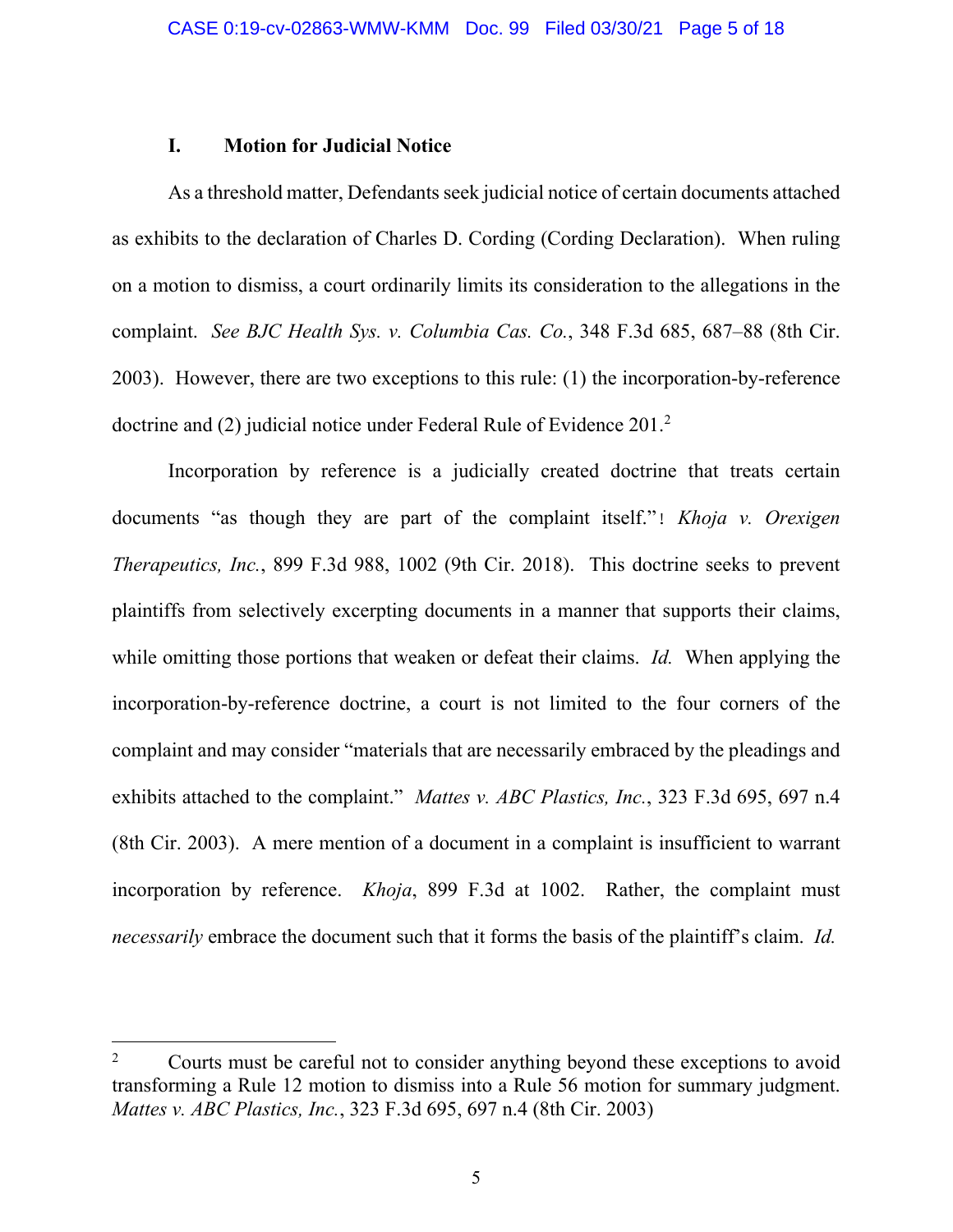Federal Rule of Evidence 201 provides the second exception that permits courts to consider facts outside the complaint. Rule 201 permits a court to take judicial notice of a fact if it is "not subject to reasonable dispute because it: (1) is generally known within the trial court's territorial jurisdiction; or (2) can be accurately and readily determined from sources whose accuracy cannot reasonably be questioned." Fed. R. Evid. 201(b). On a motion to dismiss, it is improper for a court to take judicial notice of disputed facts, as a "high degree of indisputability is the essential prerequisite" for taking judicial notice under Rule 201. Fed. R. Evid. 201 advisory committee's note (1972); *accord Khoja*, 899 F.3d at 1000.

Defendants seek the Court's judicial notice of exhibits attached to the Cording Declaration. Because many of the exhibits are neither public records nor embraced by the amended complaint, Plaintiffs argue that judicial notice is not appropriate. Plaintiffs concede, however, that some of the documents are incorporated by reference in the amended complaint and, therefore, are appropriate for judicial notice.<sup>3</sup> The Court takes judicial notice of Exhibits A, I, O, Q, R, W, Y, BB, EE, FF and HH, which are exhibits that Resideo filed with the SEC or other publicly available call transcripts, press releases and presentation materials, because these exhibits are beyond reasonable dispute and can be

<sup>3</sup> Plaintiffs also contend that the exhibits that are appropriate for judicial notice were originally excerpted in favor of Defendants. However, this dispute has been resolved because Defendants have filed the full versions of these exhibits on ECF in response to Plaintiffs' request.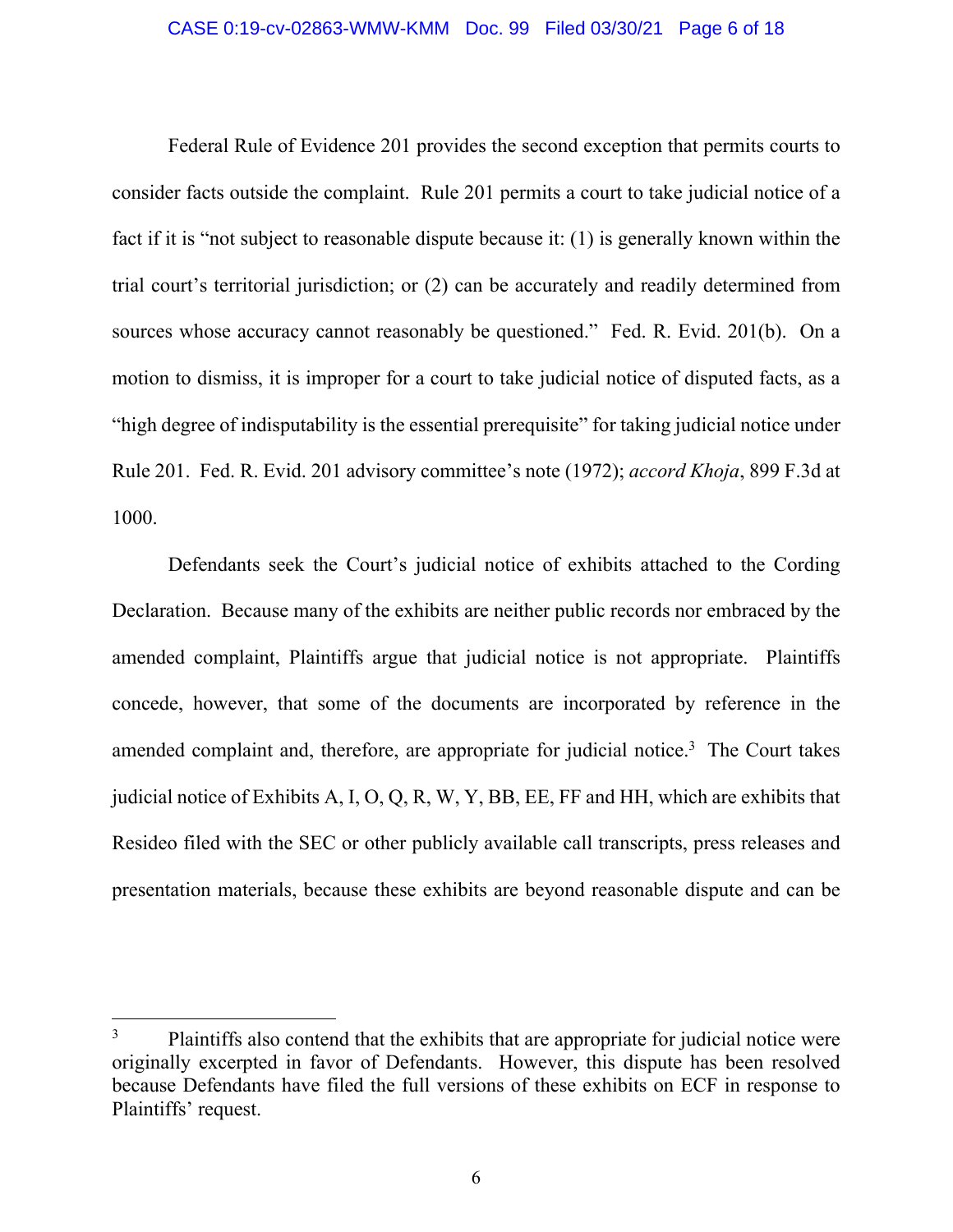### CASE 0:19-cv-02863-WMW-KMM Doc. 99 Filed 03/30/21 Page 7 of 18

accurately and readily determined from sources whose accuracy cannot reasonably be questioned. *See* Fed. R. Evid. 201.

The Court declines to take judicial notice of the remaining twenty-four exhibits attached to the Cording Declaration, because the parties dispute the relevance and accuracy of these exhibits, and these exhibits are not needed to address Defendants' motion to dismiss. Moreover, the Court declines to take judicial notice of these twenty-four exhibits under the incorporation-by-reference doctrine because the amended complaint does not "necessarily embrace" these exhibits. *Mattes*, 323 F.3d at 697 n.4; *see also Khoja*, 899 F.3d at 1002.

In summary, the Court grants in part and denies in part Defendants' motion for judicial notice. The Court takes judicial notice of Exhibits A, I, O, Q, R, W, Y, BB, EE, FF and HH. Defendants' motion for judicial notice is denied as to the remaining exhibits attached to the Cording Declaration.

### **II. Motion to Dismiss**

The Private Securities Litigation Reform Act (PSLRA) applies heightened pleading standards to securities claims, including those arising under the Exchange Act. *See* 15 U.S.C. § 78u-4(b); *accord In re Hutchinson Tech., Inc. Sec. Litig.*, 536 F.3d 952, 958 (8th Cir. 2008). The PSLRA establishes higher pleading standards for two aspects of Exchange Act claims. The complaint must "state with particularity both the facts constituting the alleged violation, and the facts evidencing scienter, *i.e.*, the defendant's intention 'to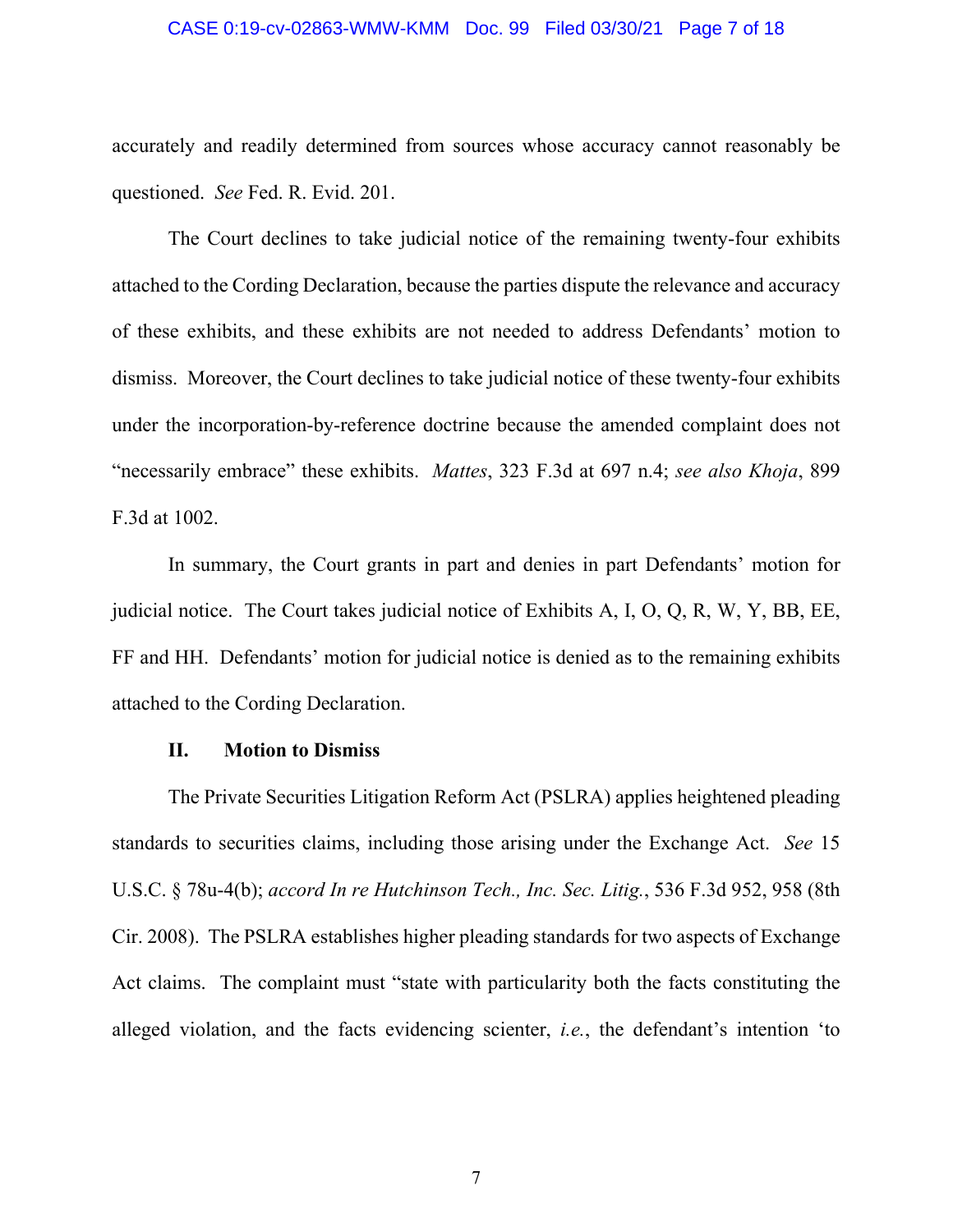#### CASE 0:19-cv-02863-WMW-KMM Doc. 99 Filed 03/30/21 Page 8 of 18

deceive, manipulate, or defraud.' " *Tellabs, Inc. v. Makor Issues & Rts., Ltd.*, 551 U.S. 308, 313 (2007) (quoting *Ernst & Ernst v. Hochfelder*, 425 U.S. 185, 194 & n.12 (1976)).

The first heightened pleading element requires a complaint to identify each allegedly misleading statement and specify why the statement is misleading. 15 U.S.C. § 78u-4(b)(1). The second heightened pleading element, which pertains to scienter, requires a complaint to "state with particularity facts giving rise to a strong inference that the defendant acted with the required state of mind." *Id.* § 78u-4(b)(2). The Court addresses, in turn, each count of Plaintiffs' amended complaint under the applicable heighted pleading standards.

### **A. Violations of Exchange Act Section 10(b) and SEC Rule 10b-5 (Count I)**

Count I of the amended complaint alleges that Defendants knowingly engaged in a plan or scheme to deceive Resideo's common stock purchasers, in violation of Section 10(b) of the Exchange Act, 15 U.S.C. § 78j(b), and SEC Rule 10b-5, 17 C.F.R. § 240.10b-5. According to Plaintiffs, Resideo was a part of a corporate scheme for Honeywell to offload billions of dollars of liabilities. The spin-off was intended to hide the widespread financial problems within Resideo's business lines, Plaintiffs allege, and Resideo's executives made materially false statements to investors in furtherance of the fraudulent scheme. Defendants move to dismiss Count I, arguing that Plaintiffs fail to meet the heightened pleading standard of the PSLRA.

To state a claim for securities fraud under Section 10(b) of the Exchange Act and SEC Rule 10b-5, a plaintiff must allege "(1) a material misrepresentation or omission by

8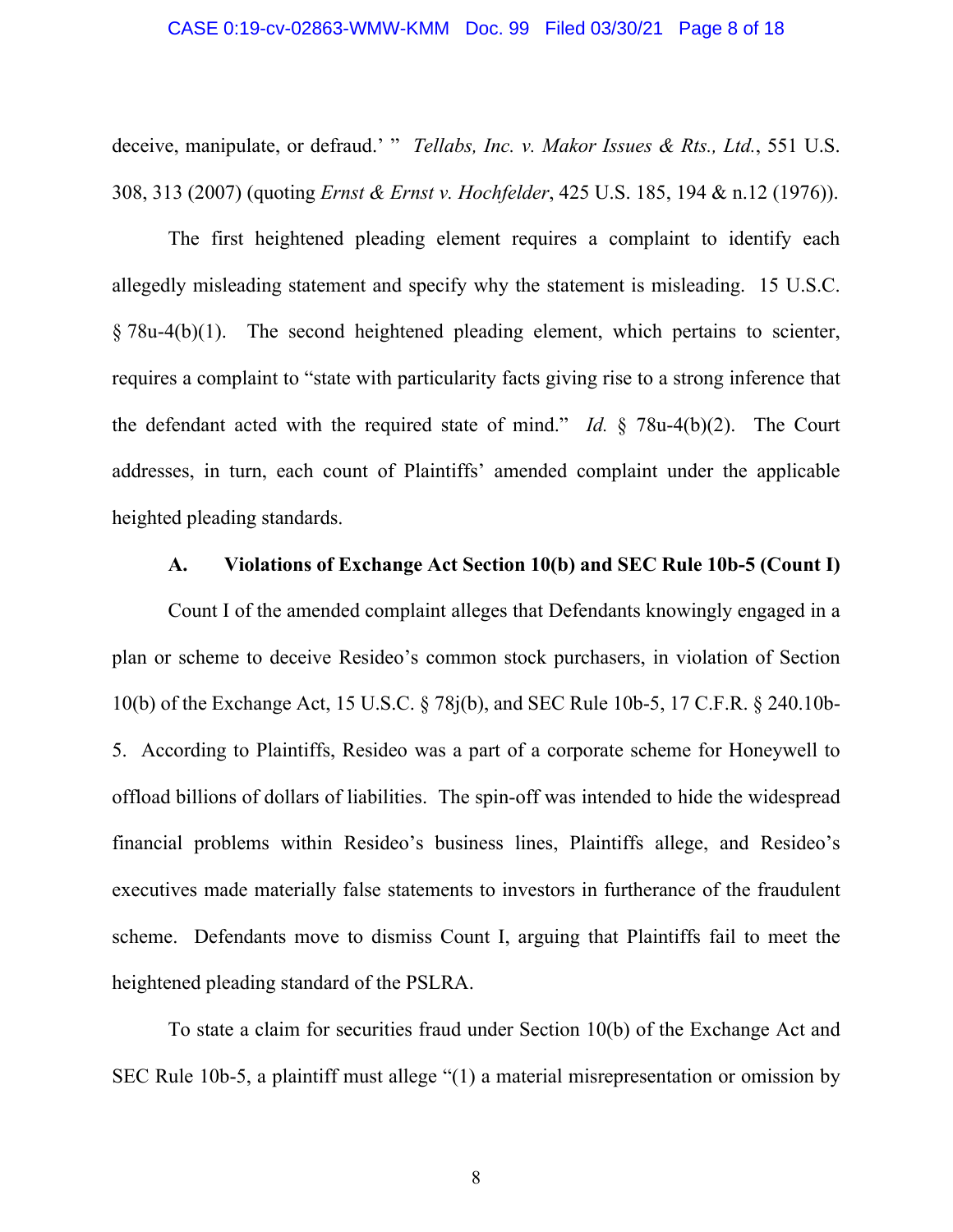the defendant; (2) scienter; (3) a connection between the misrepresentation or omission and the purchase or sale of a security; (4) reliance upon the misrepresentation or omission; (5) economic loss; and (6) loss causation." *In re Target Corp. Sec. Litig.*, 955 F.3d 738, 742 (8th Cir. 2020) (quoting *Matrixx Initiatives, Inc. v. Siracusano*, 563 U.S. 27, 37 (2011)). To survive a motion to dismiss, a plaintiff also must satisfy the heightened pleading standards of the PSLRA, which require a plaintiff to plead the first two elements, material misrepresentation or omission and scienter, with heightened particularity. *Id.*

Defendants argue that Plaintiffs fail to plead with particularity the elements of material misrepresentation or omission and scienter as required by the PSLRA.

### **1. Material Misrepresentation or Omission**

Under the PSLRA, allegations in the complaint must specify each materially false statement or misleading omission and explain why it is misleading. 15 U.S.C. § 78u-4(b)(1). A false or misleading statement or omission is material if there is a substantial likelihood that it would cause a reasonable investor to significantly alter his or her actions. *See In re St. Jude Med., Inc. Sec. Litig.*, 836 F. Supp. 2d 878, 886 (D. Minn. 2011). To meet the PSLRA's heightened pleading requirement for falsity, a plaintiff must plead the who, what, when, where, and how of the misleading statements or omissions. *Id.* at 887. A plaintiff also must allege why the misleading statements or omissions were false when they were made. *Id.* 

Plaintiffs allege that Resideo executives made dozens of material misrepresentations or omissions during the class period. These include material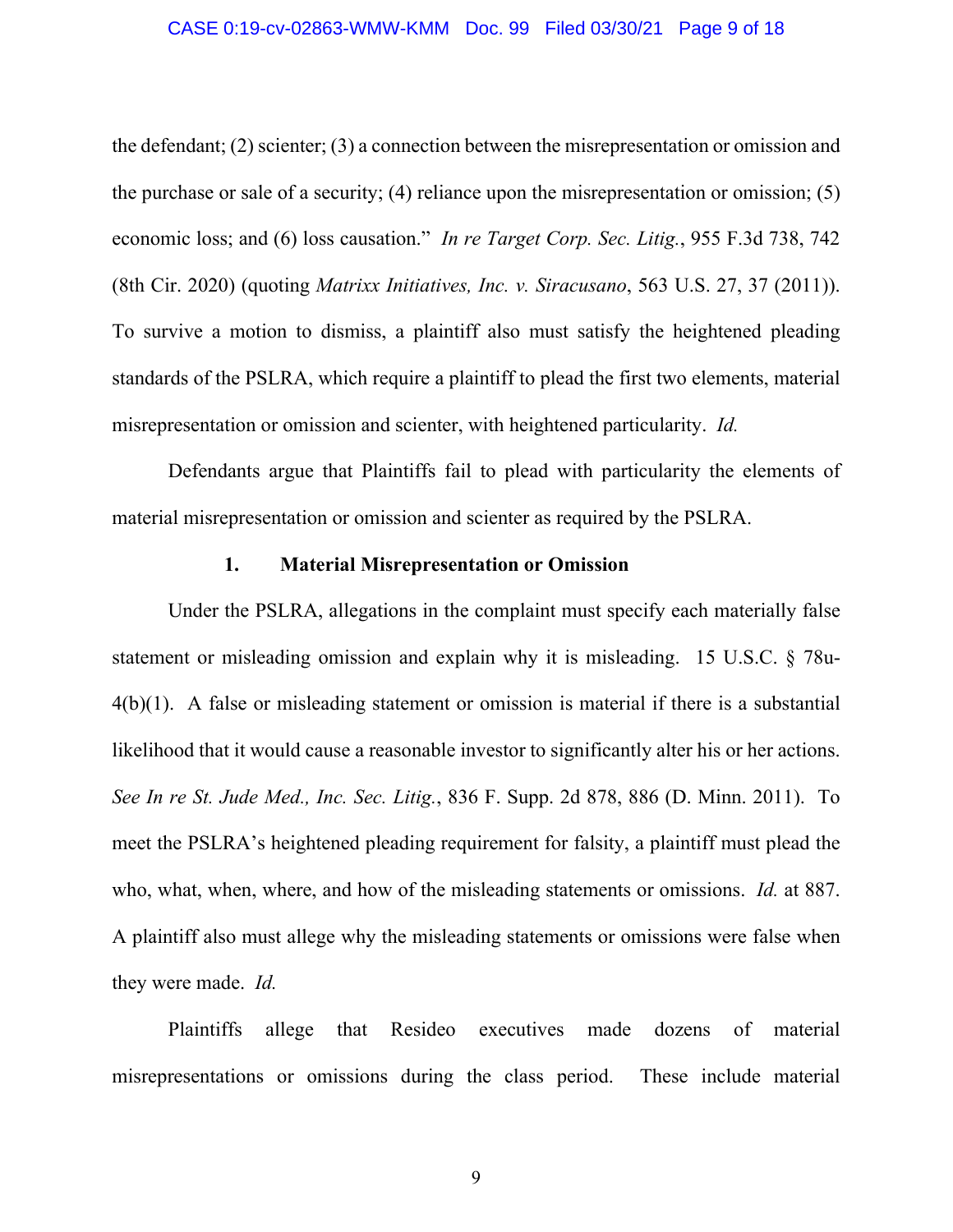### CASE 0:19-cv-02863-WMW-KMM Doc. 99 Filed 03/30/21 Page 10 of 18

misrepresentations regarding Resideo's history as a part of Honeywell, Resideo's supply chain issues, Resideo's new product launches (GRIP and Project Storm) and Resideo's earnings guidance. Defendants contend that Plaintiffs fail to plead material misrepresentations or omissions because Resideo's forward-looking statements were accompanied by meaningful cautionary language and Plaintiffs merely allege the type of "fraud by hindsight" claims that the PSLRA seeks to eliminate.

### **a. Resideo's Forward-Looking Statements**

Defendants argue that, because Resideo included cautionary language in its projections of future performance, these forward-looking statements are protected under the PSLRA's safe harbor. Plaintiffs respond that the safe harbor does not apply to the cautionary language because Defendants *knew* that the circumstances Resideo falsely represented as potential risks had actually materialized.

The safe-harbor provision of the PSLRA protects forward-looking oral or written statements of an issuer of stock if they are "accompanied by meaningful cautionary statements identifying important factors that could cause actual results to differ materially from those in the forward-looking statement." 15 U.S.C.  $\S$  78u-5(c)(1)(A). The safe harbor does not apply when a plaintiff proves that a forward-looking statement was "made with actual knowledge by that person that the statement was false or misleading." *Id.* § 78u-5(c)(1)(B); *accord In re Nash Finch Co.*, 502 F. Supp. 2d 861, 873 (D. Minn. 2007) (concluding that "cautionary language cannot be 'meaningful' when defendants know that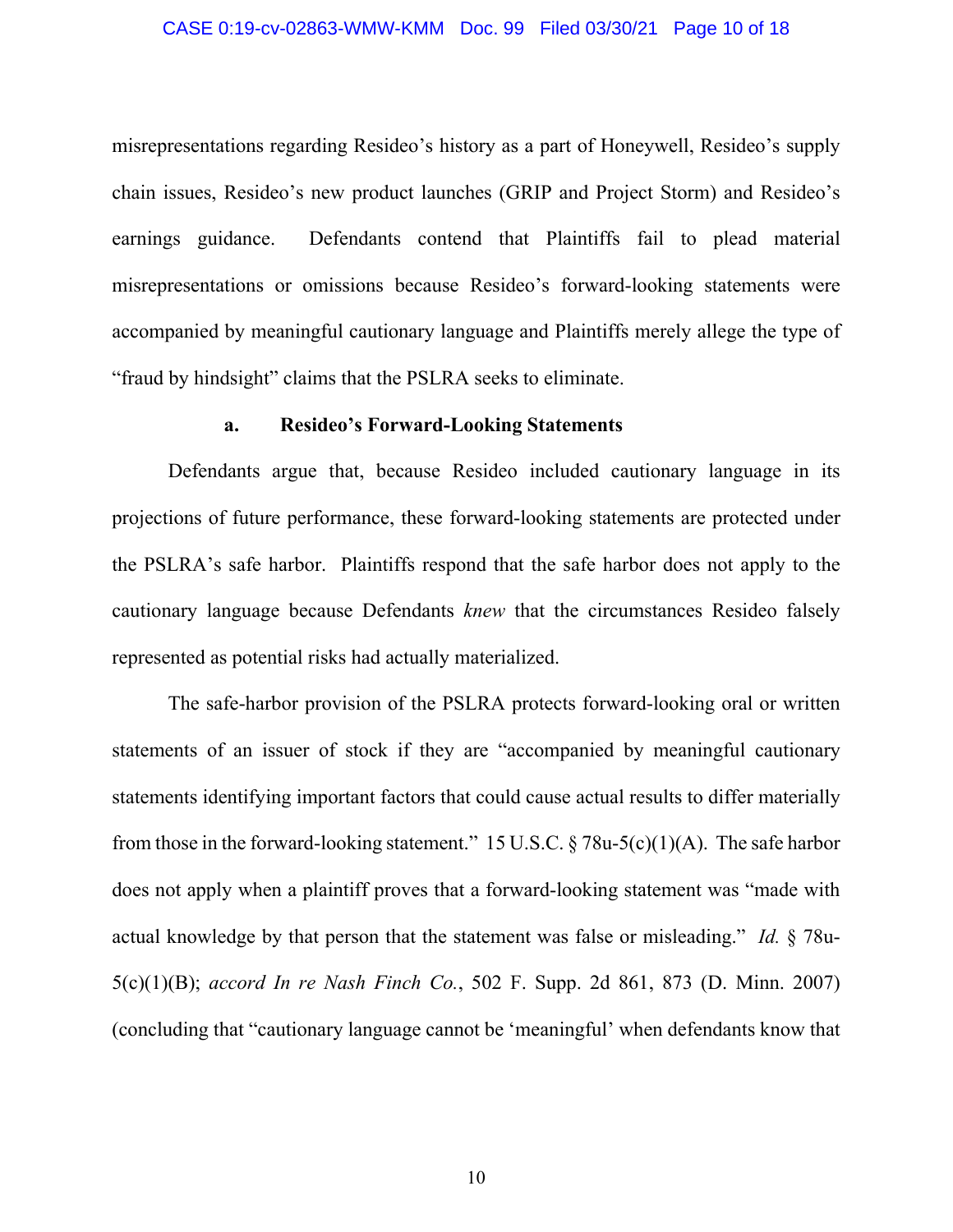### CASE 0:19-cv-02863-WMW-KMM Doc. 99 Filed 03/30/21 Page 11 of 18

the potential risks they have identified have in fact already occurred, and that the positive statements they are making are false").

Here, Plaintiffs allege that Defendants knew about the existing supply chain problems, lack of production facilities, and shortage of engineers when Defendants cautioned that these issues *might* pose a problem in the future. When accepted as true, Plaintiffs' allegations demonstrate that any cautionary language was not meaningful because it contradicted Defendants' actual knowledge. As Plaintiffs have plausibly alleged that Defendants knew that material issues *existed* when Defendants disclosed that those material issues *might* occur, the PSLRA safe harbor provision does not bar Plaintiffs' claims.

### **b. Fraud by Hindsight**

Defendants next argue that Plaintiffs' allegations amount to "fraud by hindsight" because Plaintiffs depend on post-class-period statements to substantiate part of their claims. *See In re Navarre Corp. Sec. Litig.*, 299 F.3d 735, 742–43 (8th Cir. 2002). The PSLRA was enacted to limit frivolous securities litigation, including the pleading of "fraud by hindsight." *Id.* A complaint pleads "fraud by hindsight" when it alleges that a defendant made a false statement at a particular time, without alleging that the defendant knew or should have known that the statement was false when the statement was made. *Id.*  "Corporate officials need not be clairvoyant; they are only responsible for revealing those material facts reasonably available to them." *Novak v. Kasaks*, 216 F.3d 300, 309 (2d Cir. 2000).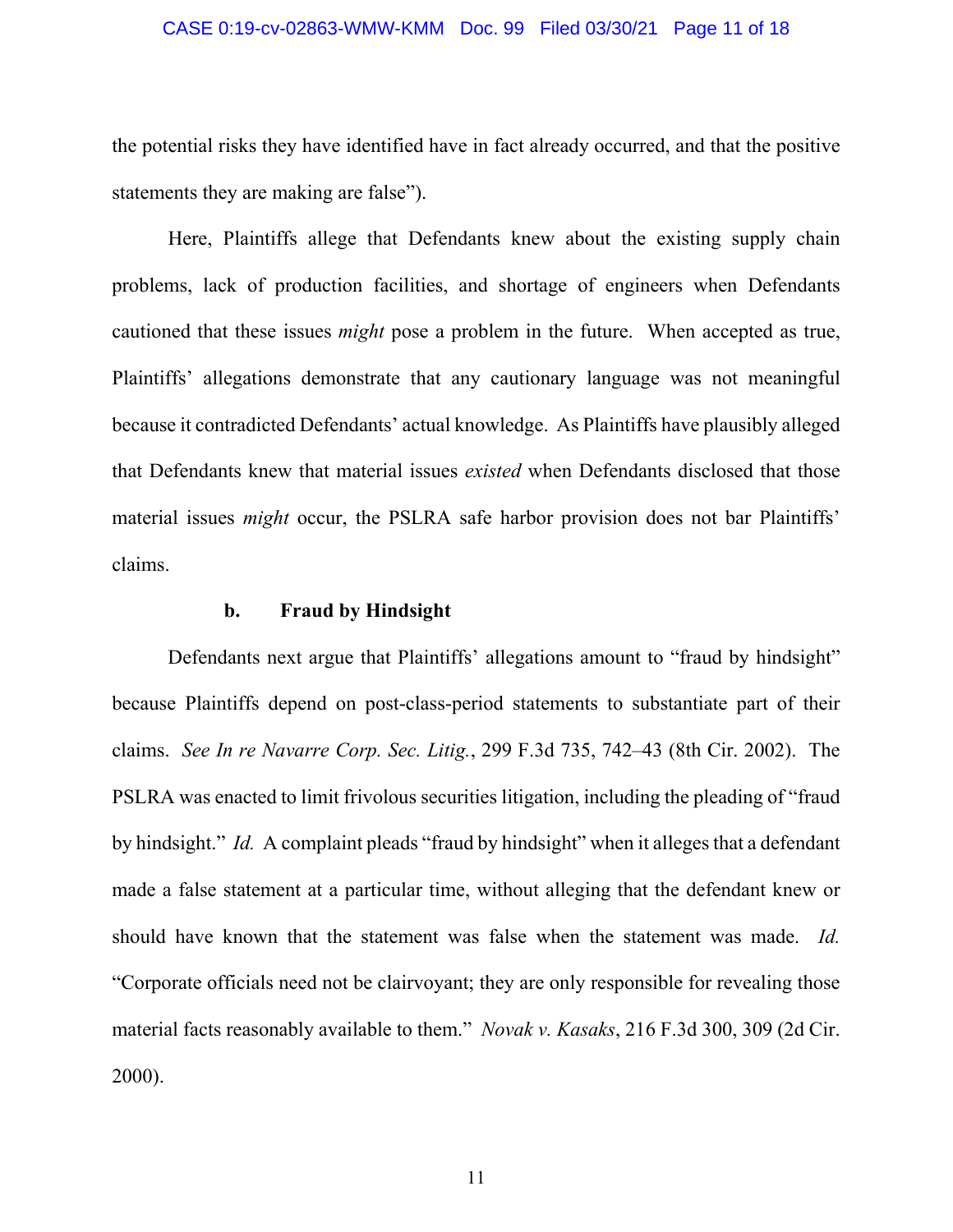Knowledge is an essential element of a securities-fraud claim. *See In re Target*, 955 F.3d at 743. In *In re Target*, the Eighth Circuit concluded that the investors' complaint failed to state a securities-fraud claim because the investors failed to plead that Target's executives knew the statements were false when the statements were made. *Id.* at 743–45. Here, Plaintiffs allege that Resideo's executives knew or should have known that Resideo's statements were false. Plaintiffs support their allegations with confidential witnesses who attest to Defendants' knowledge that Resideo's statements were false or materially misleading when Defendants made them.

As Plaintiffs have met the heightened pleading standard for material misrepresentation or omission of facts, Defendants' argument to the contrary fails.

## **2. Scienter**

Defendants also argue that Plaintiffs' allegations lack sufficient specificity to meet the PSLRA's heightened pleading standard for scienter. A plaintiff asserting a securitiesfraud claim must "state with particularity facts giving rise to a strong inference that the defendant acted with the required state of mind." 15 U.S.C. § 78u-4(b)(2)(A). To determine whether the alleged facts give rise to a strong inference of scienter, a district court performs a comparative analysis of "plausible opposing inferences." *Tellabs, Inc.*, 551 U.S. at 323. In doing so, "plausible, nonculpable explanations for the defendant's conduct, as well as inferences favoring the plaintiff," are considered. *Id.* at 324. A district court must determine "whether *all* of the facts alleged, taken collectively, give rise to a strong inference of scienter, not whether any individual allegation, scrutinized in isolation,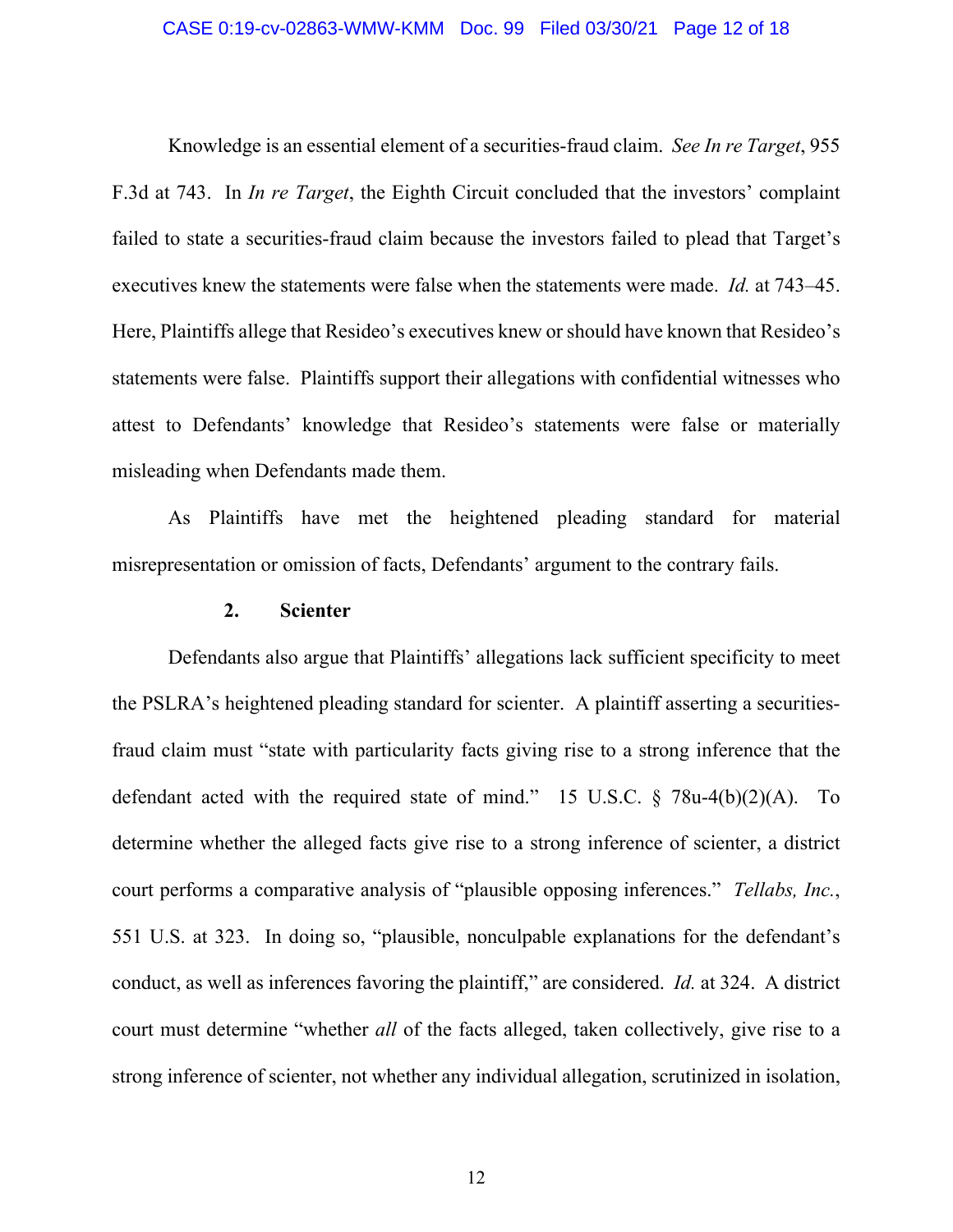### CASE 0:19-cv-02863-WMW-KMM Doc. 99 Filed 03/30/21 Page 13 of 18

meets that standard." *Id.* at 323. A claim will survive "only if a reasonable person would deem the inference of scienter cogent and at least as compelling as any opposing inference one could draw from the facts alleged." *Id.* at 324.

A plaintiff may plead scienter in one of three ways: facts that demonstrate a mental state embracing intent to deceive, manipulate, or defraud; allegations of severely reckless conduct; or allegations of motive and opportunity. *In re Nash Finch Co.*, 502 F. Supp. 2d at 881. To meet the heightened pleading requirement, a plaintiff must adequately plead only one of these circumstances.4 *Id.*

As a more plausible, nonculpable explanation for their conduct, Defendants contend that Resideo's drop in stock price resulted from unrealistic expectations set by Honeywell, supply chain issues and poor market trends. Defendants maintain that each potential risk was adequately disclosed before it happened, and newly discovered deficiencies were disclosed as soon as they occurred. Moreover, an overly optimistic forecast of company performance does not amount to fraud. *See Anderson v. Spirit Aerosystems Holdings, Inc.*¸ 827 F.3d 1229, 1238 (10th Cir. 2016) (holding that corporate optimism, which ultimately proved false, was not enough to meet the pleading requirements for scienter in the PSLRA).

Plaintiffs counter that Defendants had an intent to deceive and engaged in severely reckless conduct. Defendants knew, or had access to information suggesting, that

<sup>4</sup> The individual Defendants' alleged scienter is imputed to Resideo. *In re St. Jude*, 836 F. Supp. 2d at 896 (holding that, when corporate officers are named as defendants, their scienter is imputed to the corporate entity).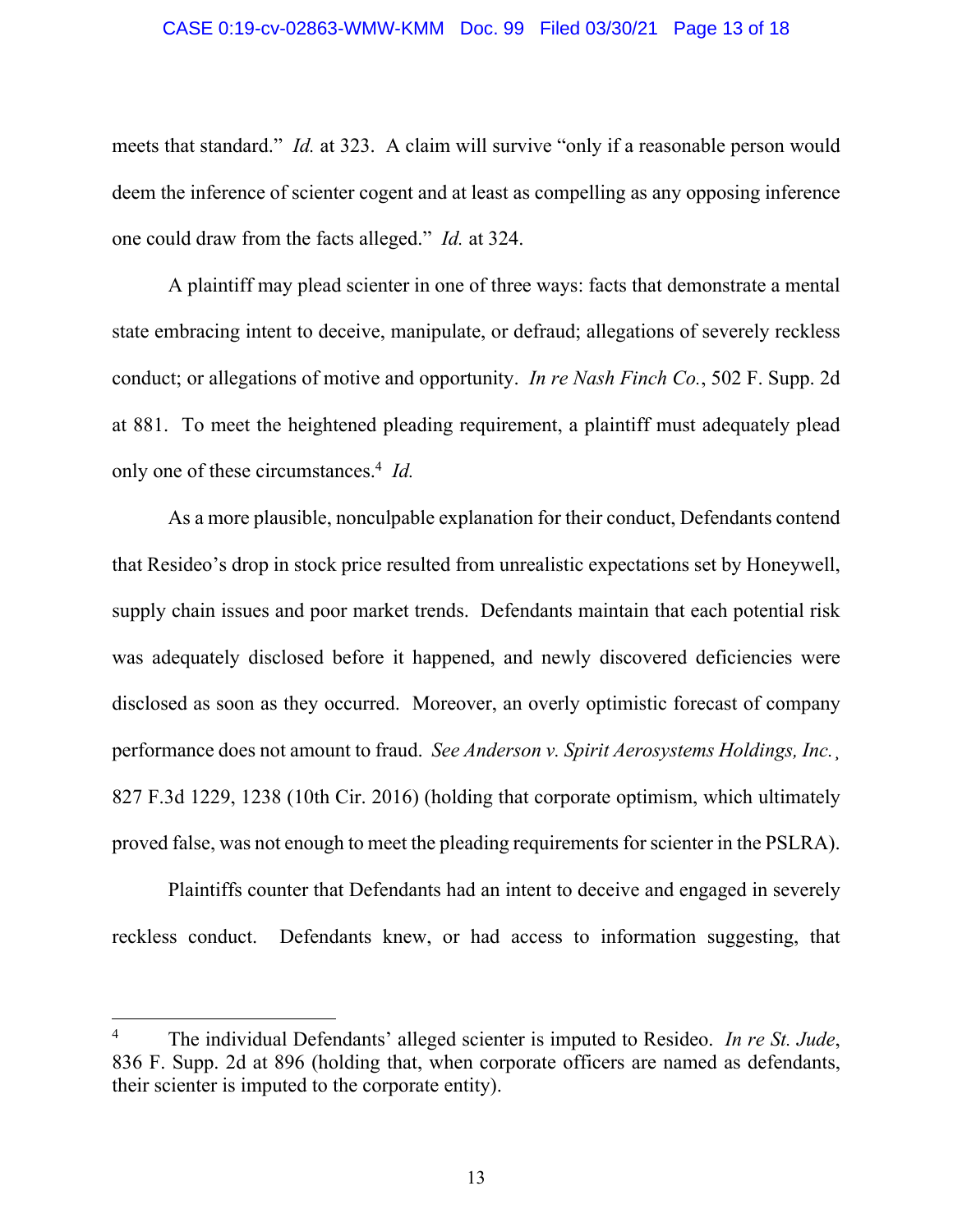Resideo's public statements were false or materially misleading, Plaintiffs allege. Attached to the amended complaint are interview summaries for multiple confidential witnesses who attest to the Defendants' knowledge of the relevant information that the Defendants failed to disclose to the public.<sup>5</sup> Plaintiffs also allege that Defendants advised Resideo employees to discuss "adverse news" and "potentially damaging" information using the messaging application WhatsApp to avoid discovery, because email messages are less secure and "easily discoverable." Plaintiffs argue that these allegations, if true, are prima facie evidence of Defendants' intent to deceive based on concealment. *Cf. Herbst v. Givaudan Flavors Corp.*, 341 F. Supp. 3d 1006, 1014 (N.D. Iowa 2018) (holding that concealment can be evidence of intent to deceive in the context of products-liability claims). Finally, Plaintiffs argue that the new chief financial officer's discovery of severe problems within Resideo immediately after the individual Defendants' departure, if true, is prima facie evidence that Defendants acted with severe recklessness. *See, e.g.*, *In re New Century*, 588 F. Supp. 2d 1206, 1231 (C.D. Cal. 2008) (observing that "the fact that the new [chief executive officer] . . . discovered the accounting violations within months of taking the

<sup>5</sup> The amended complaint includes interviews from fifteen confidential witnesses, whom Defendants argue are unreliable. The testimony of a confidential witness may be used to satisfy the PSLRA's particularity requirements if the testimony is reliable and credible. *See, e.g.*, *In re St. Jude*, 836 F. Supp. 2d at 900–01; *In re Nash Finch Co.*, 502 F. Supp. 2d at 874. The testimony of confidential witnesses may be reliable if the witness statements corroborate one another and the complaint includes, for each confidential witness, the job title, period of employment, employment responsibilities, and personal knowledge of the information provided. *See, e.g.*, *In re St. Jude*, 836 F. Supp. 2d at 900– 01; *In re Nash Finch Co.*, 502 F. Supp. 2d at 874. Because these indica of reliability are present for each confidential witness, Plaintiffs' use of confidential witnesses satisfies the PSLRA's particularity requirements.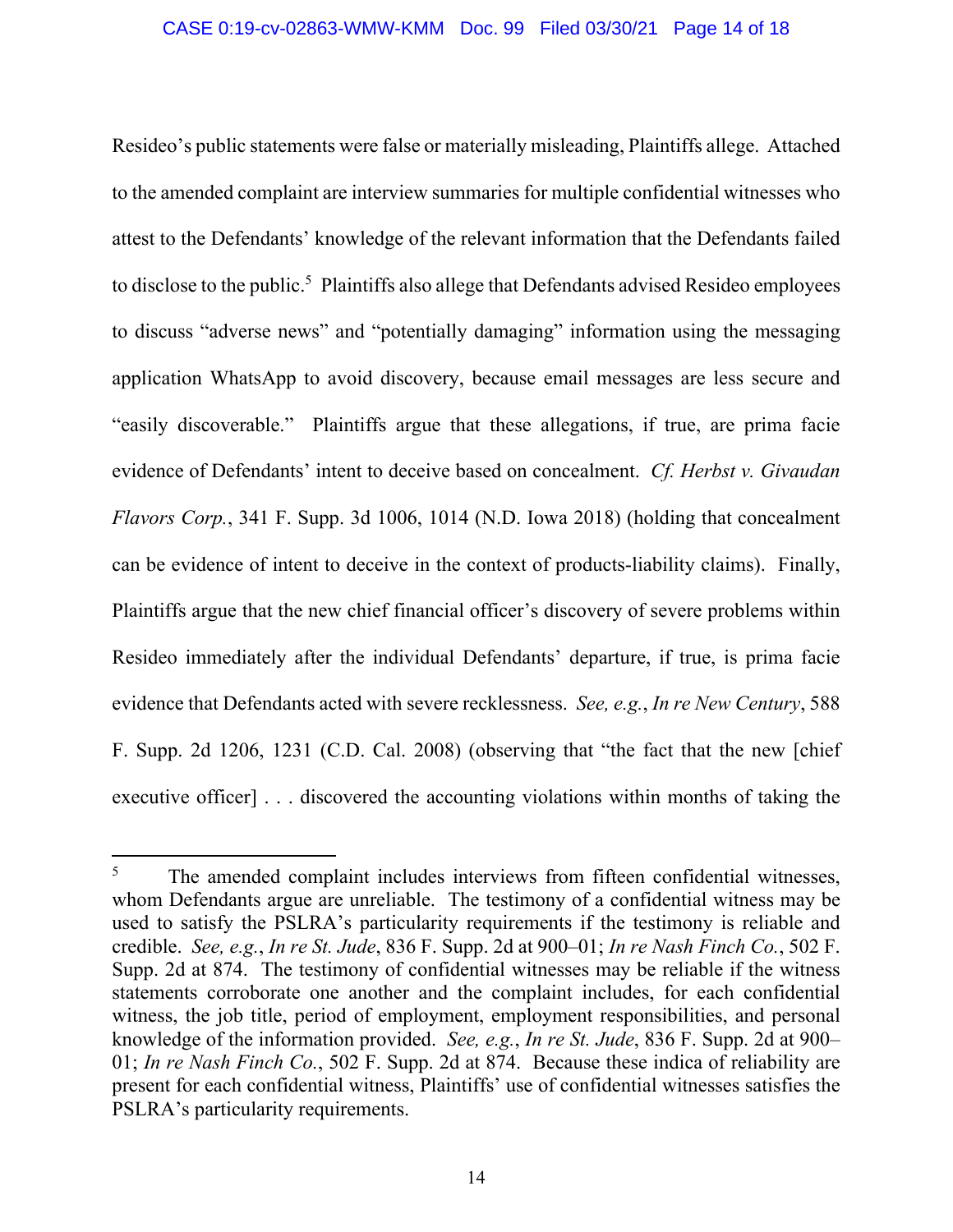#### CASE 0:19-cv-02863-WMW-KMM Doc. 99 Filed 03/30/21 Page 15 of 18

position is a strong indication that these accounting violations were obvious enough that a new officer found them quickly"). The statements of the confidential witnesses, combined with the concealment allegations and the rapid discovery of undisclosed problems by the new chief financial officer, are cogent and compelling reasons to conclude that Plaintiffs have plausibly alleged scienter.

The next step in the analysis is to determine whether the inferences of scienter arising from Plaintiffs' allegations are cogent and at least as compelling as the contrary inferences offered by Defendants. *Tellabs, Inc.*, 551 U.S. at 323. Defendants contend that the drop in stock price was not the result of fraudulent activity. Rather, Resideo's stock price plunged as it encountered challenges in the "wake of its spin-off . . . as many newly independent companies have done."

Plaintiffs' inference of scienter is more compelling than Defendants' contrary inference for at least three reasons. First, Resideo allegedly was assembled from a "hodgepodge of random" Honeywell business units, creating an inference that the common characteristic of these business units was not their business similarities but, rather, their liabilities. Yet Resideo reported optimistic EBIDTA projections that it subsequently failed to meet. Second, Defendants' inference fails to provide a plausible explanation for Plaintiffs' allegations suggesting concealment and severe recklessness. Third, the value of Honeywell's stock rose by 32 percent during the class period, while Resideo's fell by more than 60 percent. Before and during the class period, Defendants represented that the spinoff would benefit Resideo, which purportedly would excel as a new company because of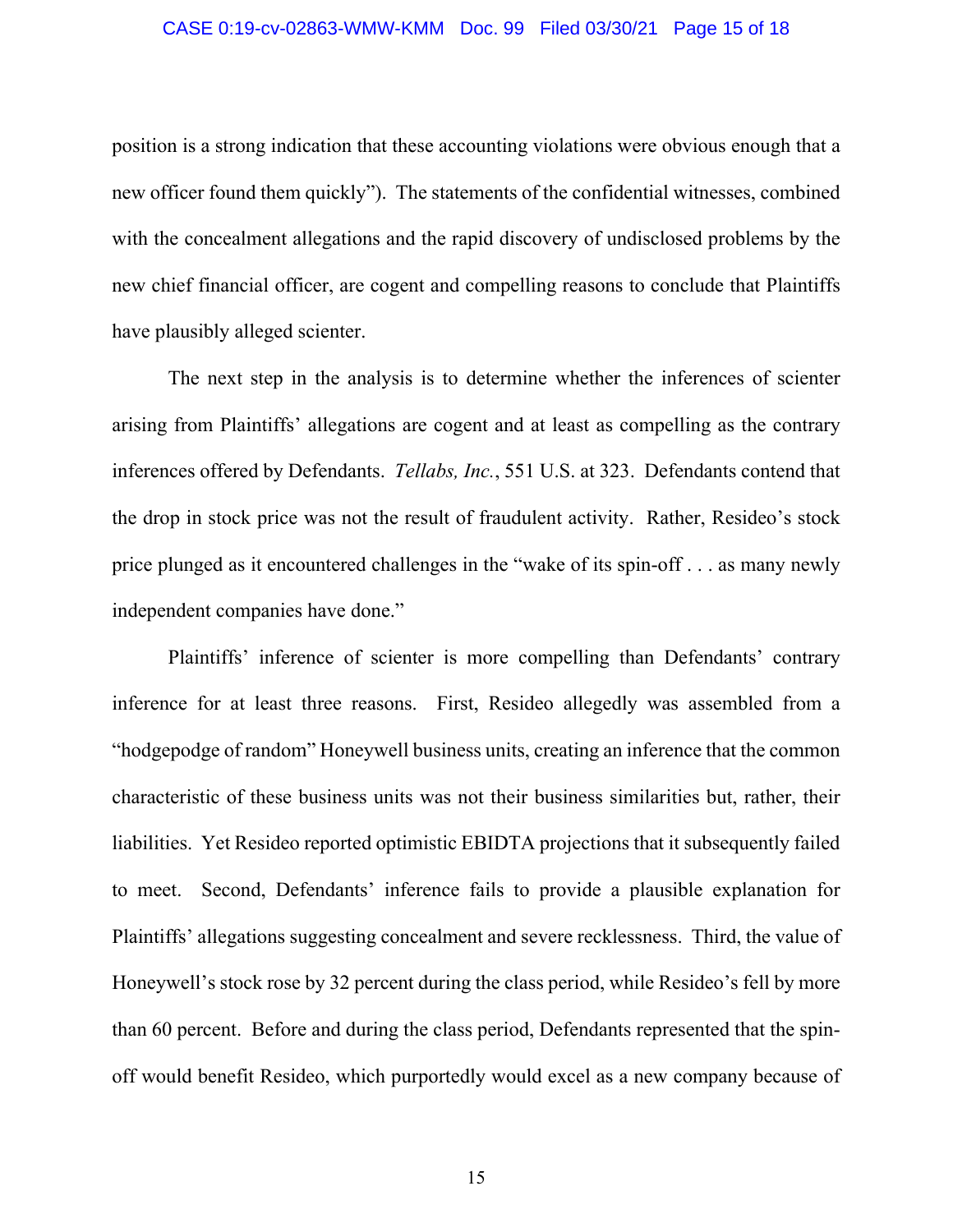### CASE 0:19-cv-02863-WMW-KMM Doc. 99 Filed 03/30/21 Page 16 of 18

its agility in new-product development. In short, Honeywell performed better without Resideo, and Resideo struggled without Honeywell. From these circumstances, it can be reasonably inferred that Honeywell's spin-off of Resideo was in Honeywell's best interest and not in Resideo's best interest, which is contrary to Defendants optimistic statements before and during the class period.

In summary, Plaintiffs have met the PSLRA's heightened standard for pleading scienter because a reasonable person would consider Plaintiffs' allegations of scienter "cogent and at least as compelling" as the opposing inference proffered by Defendants. *Tellabs, Inc.*, 551 U.S. at 324.

As Plaintiffs have satisfied the heightened pleading standards of the PSLRA for both the material-misrepresentation and scienter elements of Plaintiff's claim, Defendants' motion to dismiss Count I is denied.<sup>6</sup>

## **B. Violations of Exchange Act Section 20(a) (Count II)**

Count II alleges that the individual Defendants Nefkens, Ragan and de Masi were controlling persons of Resideo and that they are liable under Section 20(a) of the Exchange Act. Under Section 20(a) of the Exchange Act, every person who directly or indirectly controls a business that is liable under Section 10(b) of the Exchange Act and SEC Rule 10b-5 also is jointly and severally liable for the conduct of the controlled business. 15 U.S.C. § 78t(a).

<sup>6</sup> The Court need not address the remaining elements of Count I, which Defendants do not challenge.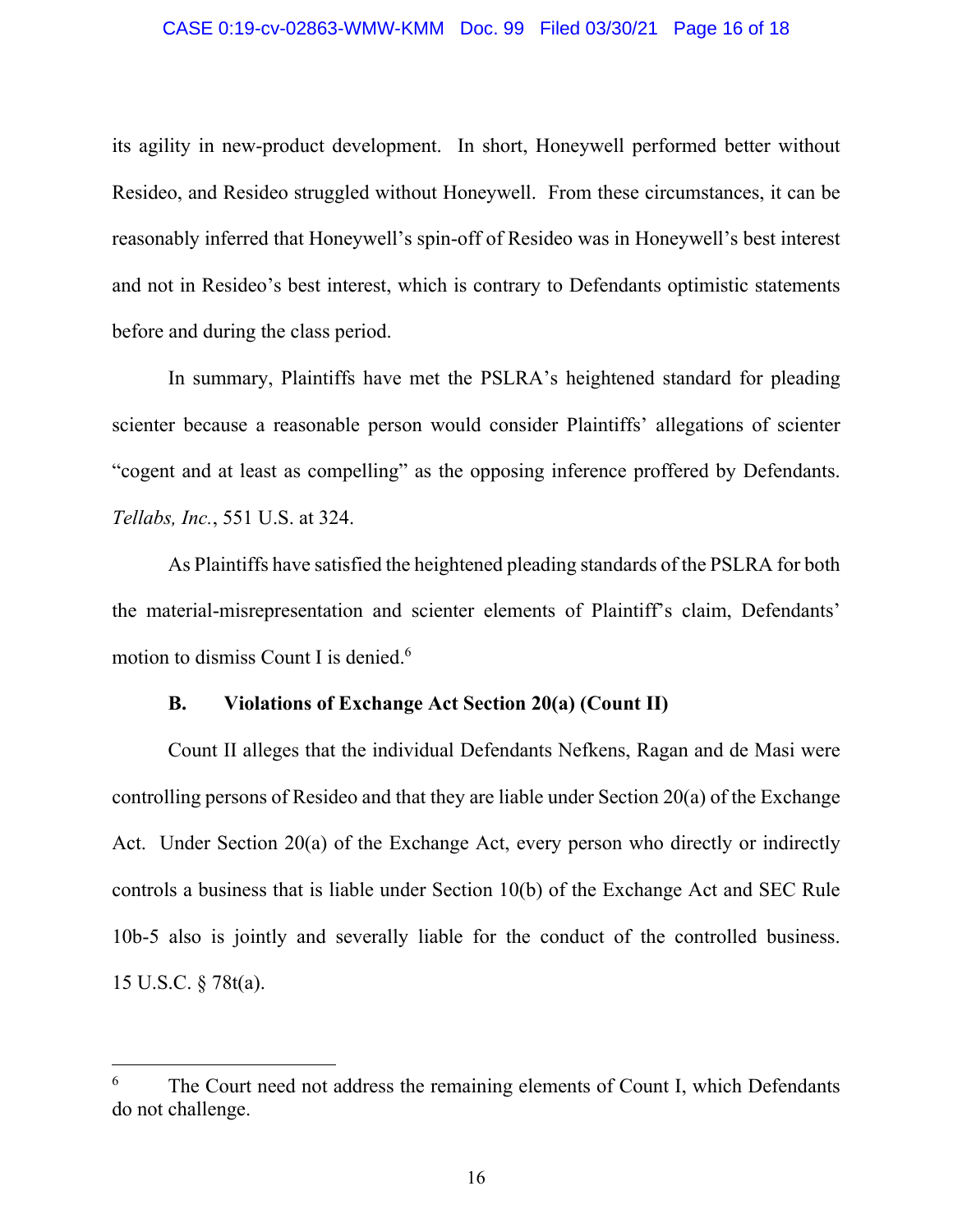To succeed at trial, a plaintiff asserting a Section 20(a) claim must prove "(1) that a primary violator violated the federal securities laws; (2) that the alleged control person actually exercised control over the general operations of the primary violator; and (3) that the alleged control person possessed—but did not necessarily exercise—the power to determine the specific acts or omissions upon which the underlying violation is predicated." *In re St. Jude*, 836 F. Supp. 2d at 911 (quoting *Lustgraaf v. Behrens*, 619 F.3d 867, 873 (8th Cir. 2010)). To survive a motion to dismiss, however, a plaintiff need only plausibly plead that "(1) an alleged control person actually exercised control over the general operations of the primary violator; and (2) the alleged control person possessed but did not necessarily exercise the power to determine the specific acts or omissions upon which the underlying violation is predicated." *Cummings v. Paramount Partners, LP*, 715 F. Supp. 2d 880, 907 (D. Minn. 2010) (quoting *In re Retek Inc. Sec. Litig.*, 621 F. Supp. 2d 690, 709 (D. Minn. 2009)). Controlling-person claims are not subject to the heightened pleading standards in the PSLRA. *See Lustgraaf*, 619 F.3d at 875.

Whether an individual is a controlling person is an "intensely factual question." *Cummings*, 715 F. Supp. 2d at 907.Notably, Defendants do not argue that Plaintiffs fail to plausibly allege that Nefkens, Ragan and de Masi controlled Resideo. Defendants argue that Count II "necessarily fails" because Plaintiffs did not sufficiently plead an underlying securities-fraud claim. As this Court has concluded that Count I alleging securities fraud survives Defendant's motion to dismiss, Count II, which is a derivative claim of Count I, also survives. *See Shoemaker v. Cardiovascular Sys., Inc.*, 300 F. Supp. 3d 1046, 1055 (D.